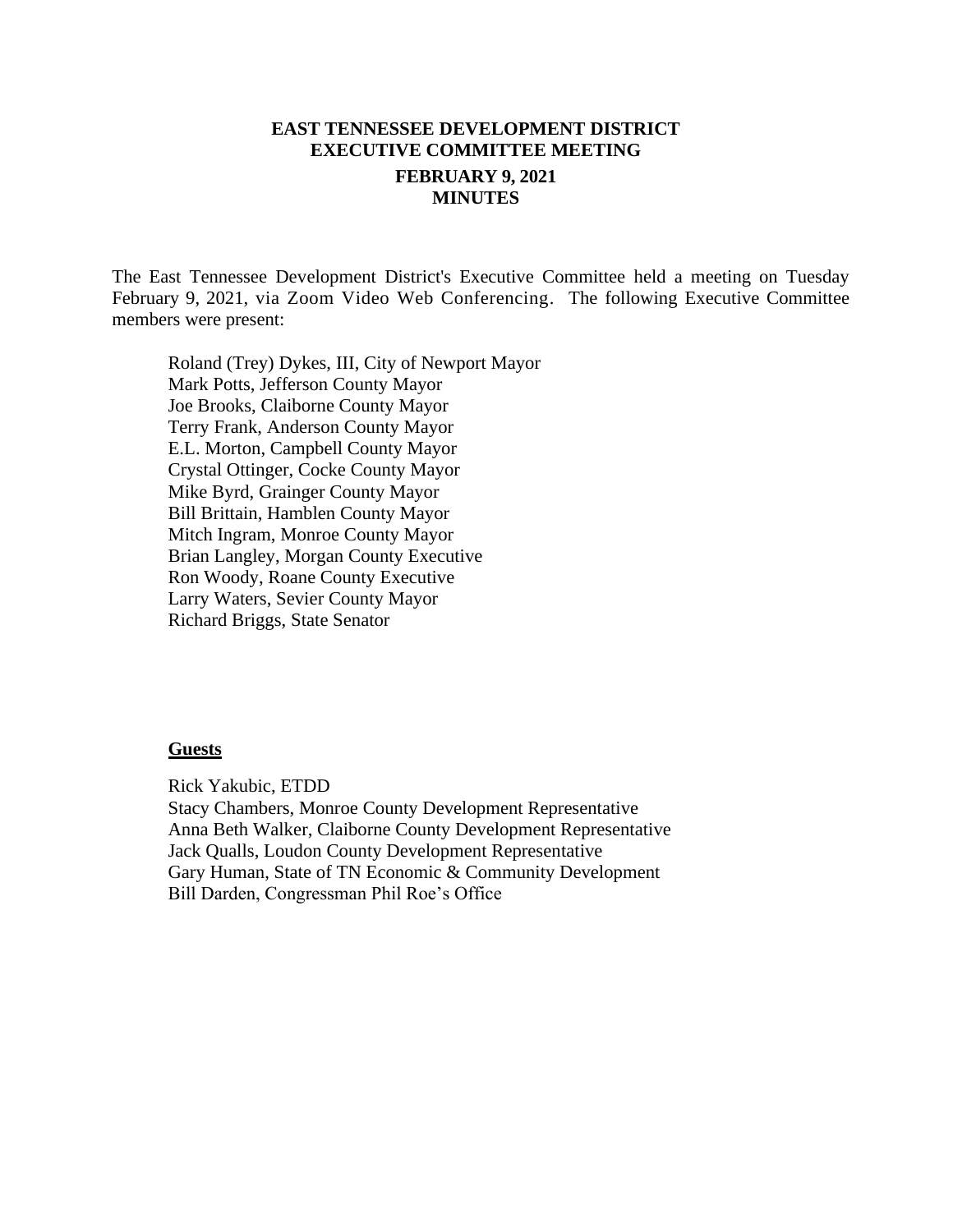# **CALL TO ORDER**

Chairman Trey Dykes called the meeting to order and requested roll call.

### **MINUTES**

Chairman Trey Dykes presented the minutes of the January 12, 2021 meeting to the Executive Committee for approval. Claiborne County Mayor Joe Brooks made a motion to approve the minutes as presented, it was seconded by Jefferson County Mayor Mark Potts, and the minutes were unanimously approved.

### **TREASURER'S REPORT**

The Treasurer's Report for the month ending December 31, 2020 was presented by ETDD Financial Officer Rick Yakubic. Jefferson County Mayor Mark Potts made the motion to accept the report as presented and it was seconded by Roane County Executive Ron Woody, and it was approved by all.

### **EXECUTIVE DIRECTOR SEARCH COMMITTEE REPORT**

Chairman Trey Dykes mentioned first that he would like to thank the members of the Search Committee for their service:

Roland Dykes, III, Chair and Newport Mayor Mark Potts, Jefferson County Mayor Bill Brittain, Hamblen County Mayor Larry Waters, Sevier County Mayor Terry Frank, Anderson County Mayor Mike Byrd, Grainger County Mayor Ron Woody, Roane County Executive

The search process included advertising the position in local, state, and national media during November, analysis and ranking of candidate resumes in December, identification of top candidates in early January and finally interviewing the top candidates in person on January  $26<sup>th</sup>$ at the ETDD offices.

The Search Committee recommends that the ETDD Executive Committee hire Mr. Rick Yakubic as the next Executive Director of ETDD at an annual salary of \$88,720.30 plus the annual salary supplement that is in place for all ETDD employees and currently received by Mr. Yakubic in his present position.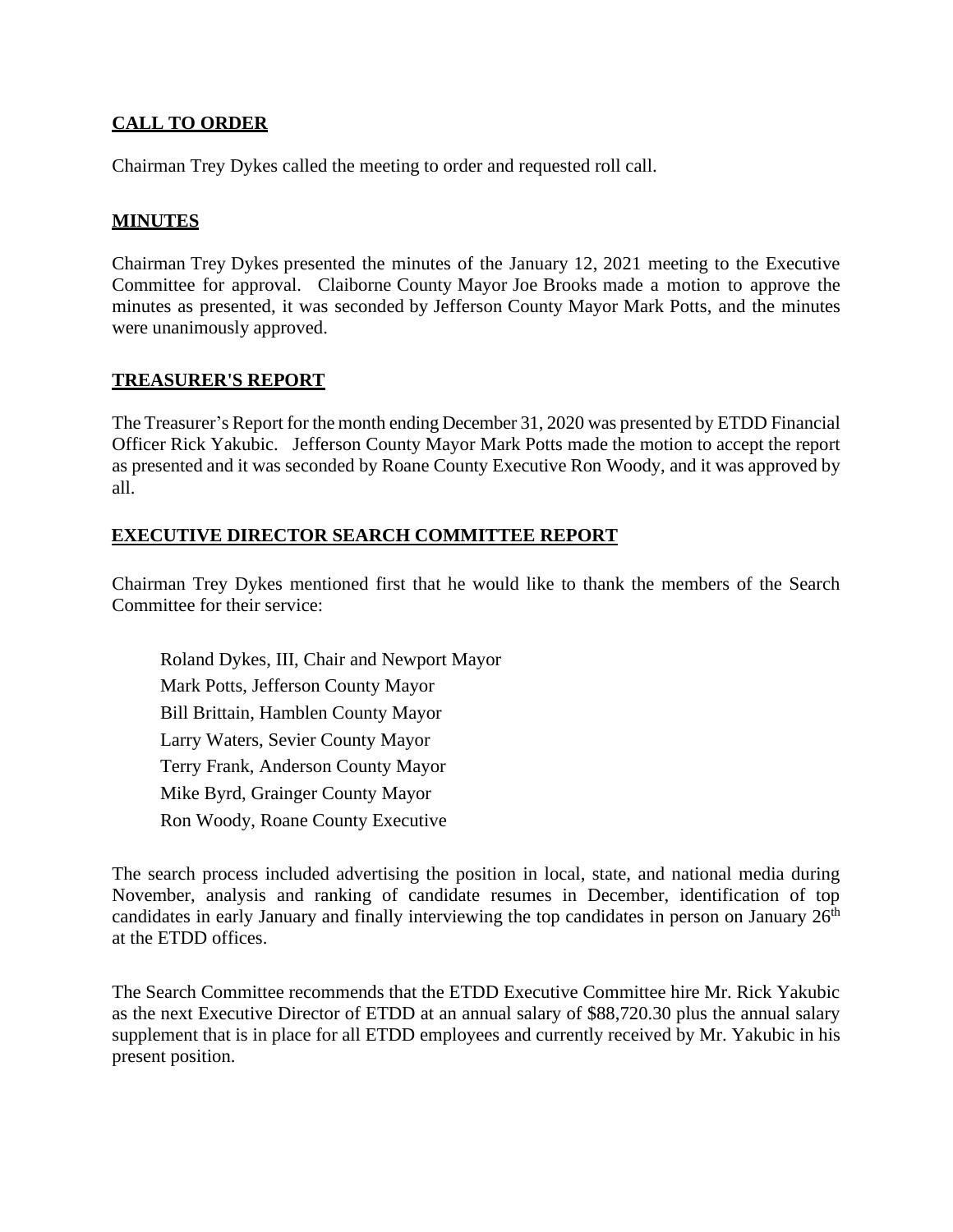A motion and second is needed to formalize the hiring of Mr. Yakubic.

Claiborne County Mayor Joe Brooks made the motion to accept the hiring of Mr. Yakubic, it was seconded by Cocke County Mayor Crystal Ottinger and it was approved by all.

Thank you again to the Committee for their hard work and I welcome Mr. Yakubic as the new Executive Director of ETDD effective March 2<sup>nd</sup>.

# **DIRECTOR'S REPORT**

Terry Bobrowski, ETDD Executive Director, gave his Director's report:

# **Grants Update**

# **Community Development Block Grant (CDBG)**

Mr. Bobrowski reported that our staff is working hard to submit a number of CDBG applications this year. This year's guidelines for submittal of grant applications are the following:

- One grant per community.
- An existing grant must be closed by March 31, 2021.
- Grant applications are due on February 26, 2021. If you do not close your existing grant by March 31, 2021, the new application will be returned and will not be scored for funding opportunities.

The level of funding is determined annually through Federal Congressional appropriations. Each state receives a projected allocation of CDBG funds, based on a federal formula and does not compete with other states for funding allocations.

There are five application categories:

- 1. Water line extensions
- 2. Water line plant improvements and waterline collection system improvements.
- 3. Wastewater line plant improvements and wastewater collection system improvements.
- 4. Community livability that includes fire trucks, ambulances, drainage, etc.
- 5. Housing

Every application requires a match except Housing, which is 100% match. Community development grant rates are based on the "ability-to-pay" of the applicant as calculated by the Center for Business and Economic Research at the University of Tennessee.

Maximum grants are \$600,000 for lines, systems, and housing rehabilitation. Maximum grants for community livability projects are \$400,000. Communities that participate in the Three-Star program are eligible for up to \$25,000 (\$15,000 for community livability projects) in additional funding.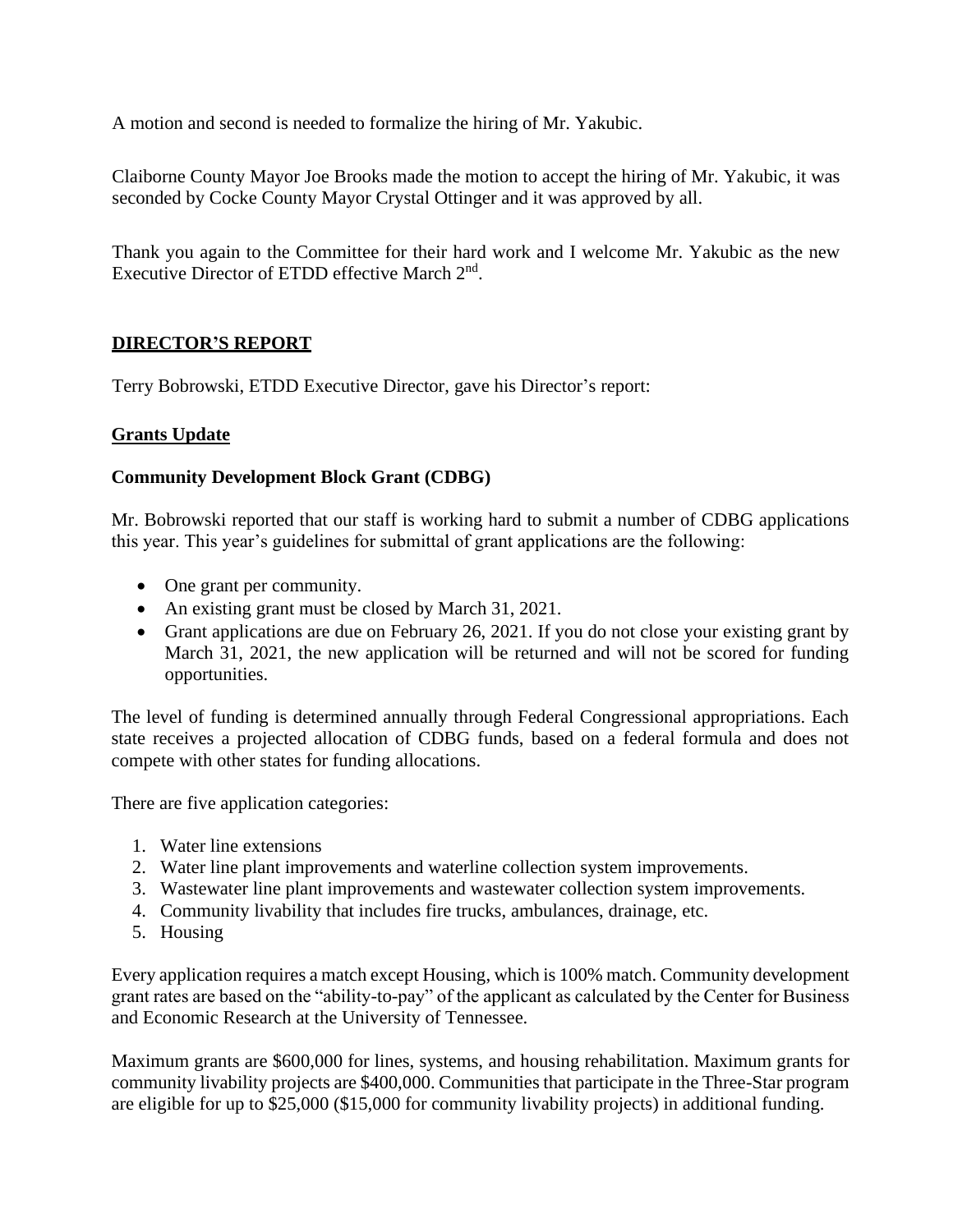ETDD staff is currently talking with the following communities for 2021 applications: Claiborne County, Monroe County, Rocky Top, Blount County, Jellico, Caryville, Harrogate, Cocke County, Scott County, Norris, Campbell County, Loudon, Oakdale, and Roane County.

ETDD staff is currently assisting 28 communities with the administration of their awarded CDBG projects.

### **Historic Preservation Grants**

Mr. Bobrowski mentioned that we routinely submit applications to assist with the preservation of cultural assets in our region. On January  $31<sup>st</sup>$  we submitted two applications – one for a project in Grainger County and one for a project in the City of Sevierville.

### **FEMA Fire Fighters Grants**

Mr. Bobrowski also reminded the committee that the FEMA Fire Fighters Grant Program continues to be a very popular program for our rural volunteer fire departments. Fire Departments can use these funds to buy equipment such as turn out gear, buy trucks or make safety modifications (sprinklers, exhaust systems, generators) to fire halls. Grants are very affordable, usually in the 90 – 95% range with only a small local share required. The application period opened up on January  $4<sup>th</sup>$  and will continue until February 12<sup>th</sup>. The applications will then be reviewed by an independent review team in Washington over the next 9 months or so. They review the applications in batches so they make funding announcements throughout the coming year. We are working with five fire departments to submit applications

Please keep in mind that all applicants must be registered with their new on-line system, FEMA.GOV, in order to apply for a grant. If you or anyone you know needs help with the registration process, contact Tim Hendrick at [thendrick@etdd.org.](mailto:thendrick@etdd.org)

### **Home Program**

Mr. Bobrowski mentioned that he expects that THDA will soon announce that they will be accepting HOME program applications again this year. The applications will probably be due around March 4<sup>th</sup>, 2021. The HOME program provides grant funds for owner occupied housing rehabilitations for low- and moderate-income persons. Local governments can apply for a minimum of \$100,000 up to a maximum of \$500,000. No match is required. We would be happy to assist anyone who might be interested in submitting an application.

### **Appalachian Regional Commission (ARC)**

Mr. Bobrowski announced that we submitted about 13 pre-applications in December and are waiting on the Governor to make decisions on those projects. Usually in the spring when we hear back on those projects and get started on them soon after that. Many of you probably watched the State of the State Address last night and the Rural Development Program funds, as you know, were cut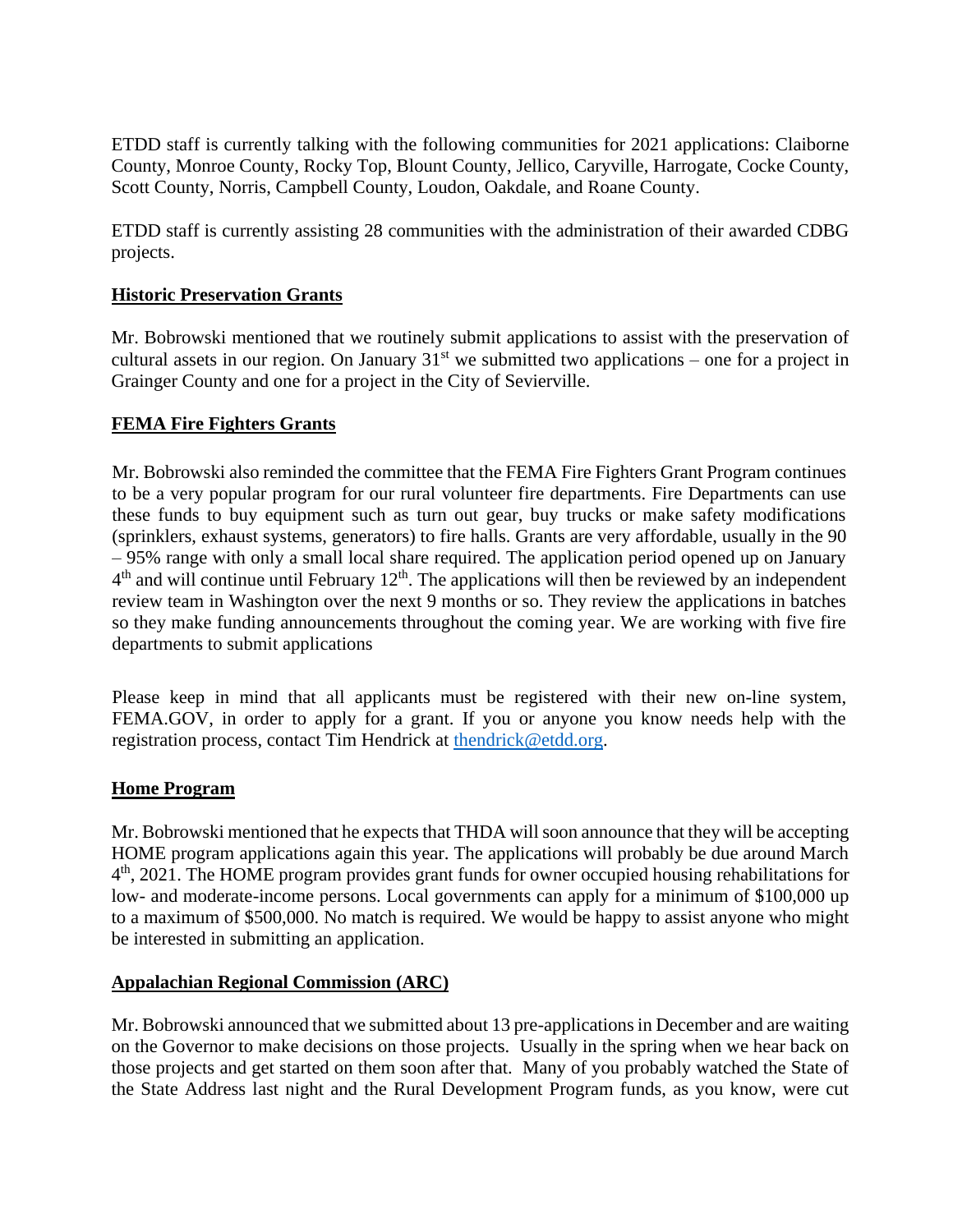severely in last year's budget. It has been restored and then some. The Governor has recommitted a lot of the state money to the Rural Development, one hundred million dollars or more. There is a big push to put broadband back out there into areas where needed spending \$200 million or more is dedicated to that effort. It is getting the attention it deserves now. We will get with Brooxie and Sammy Arnold to get more details on this program.

Mr. Bobrowski mentioned that the Site Development and Property Evaluation Programs are again accepting applications. They are due on March  $5<sup>th</sup>$ . Also, another round of Infrastructure Planning grants will be announced soon. We will track this announcement and let you know when you can apply.

# **Agribusiness Loan Program and COVID Loan Program**

Mr. Bobrowski informed the committee that we are still looking for applications for our new loan program from the TN Dept. of Agriculture. The purpose of the program is to stimulate farm and agri-business income. We intend to provide low interest financing for the purchase of farm equipment and machinery in order to create new markets for locally produced farm products. Loans can be for up to \$75,000, 7 years maximum term and we anticipate the interest rate to be around 4%. Loans can be used for building, harvesting equipment, production equipment, fencing, irrigation equipment, grain storage and variety of other things. No rolling stock such as trucks or trailers are eligible.

We still have funds available within our COVID loan program as well. Virtually any use is permitted – real property acquisition, building construction, building rehabilitation, equipment purchases, working capital and others. Terms and interest rates are very flexible and attractive. Also, nonprofits are eligible applicants.

# **Defederalization of the Revolving Loan Program**

Mr. Bobrowski announced that the US Economic Development Administration (EDA) recently announced that it is allowing certain operators of local revolving loan funds to remove all federal restrictions and oversight over the operation of their loan fund. ETDD has a revolving loan fund that fits in that category. Our loan fund was capitalized with a \$562,500 grant from EDA that was matched by \$187,500 of agency funds for a total of \$750,000. Over the years we have turned this money over several times and have made 36 loans that provided a total \$5,365,617 to local small businesses. Despite turning the money over several times, EDA has always maintained a legal interest in the fund and we have to list the fund as restricted in our financial statements. We also have to submit semi-annual reports and comply with other regulatory requirements. EDA is now offering to relinquish its interest in our RLF program and we are very pleased at this prospect. There is simple resolution in everyone's packets – I'll just briefly highlight the major provisions. It basically states that we have successfully operated our RLF for over 7 years and intend to continue to operate the fund as a small business financing tool.

Mr. Chairman, a motion to needed to approve the resolution that is included in everyone's packet.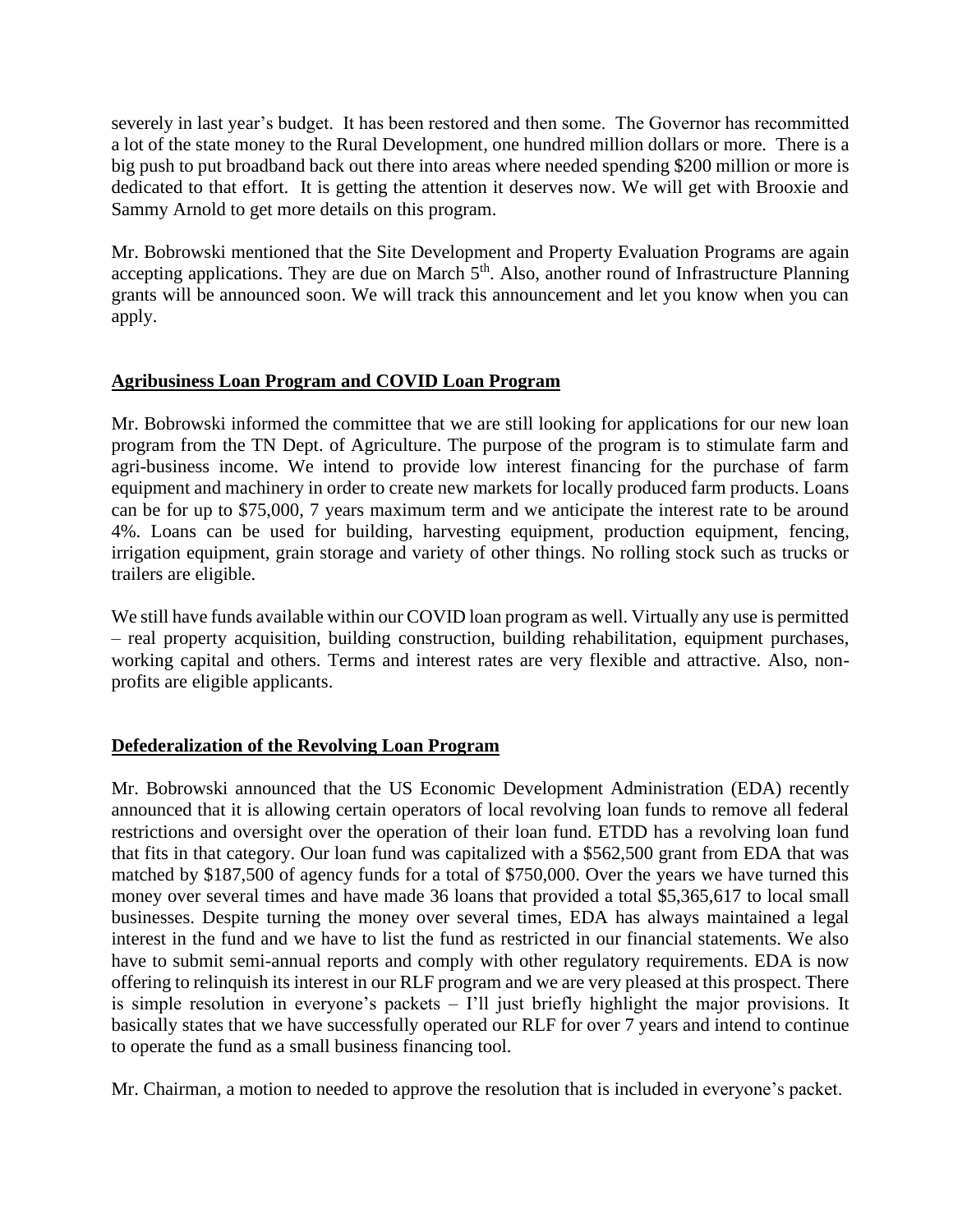Roane County Executive Ron Woody made a motion to accept the resolution, it was seconded by Member at Large Ms. Evelyn Gill and it was approved by all.

Along those same lines, as I have expressed in the past, back in the summer we were awarded a capitalization grant by the US Economic Development Administration to establish a loan program to assist small businesses in our region. We have made two loans so far and now we have a third loan ready to close, and our program guidelines require that the Executive Committee ratify the loan. A lengthy resolution is included in everyone's packet. I will not take the time to read the resolution unless someone wants me to  $-$  it simply authorizes the loan to be made.

The purpose of this loan is to provide start up financing for a new chiropractic practice in Knoxville. This project will create 2 new full-time jobs. The project costs include the purchase of furniture, fixtures and equipment required to open the clinic along with computers, software and working capital. The total project costs are estimated to be \$136,920 with an allocation of \$48,580 for the FF&E described above and \$88,340 for working capital. The costs will be funded by an 80% loan for \$109,536 and an equity injection from Dr. Rucker for 27,384 or 20% of the costs. The working capital will pay for salaries, utilities, occupancy costs and ongoing operations for 8-9 months. The interest rate will be 5.5% and monthly.

This borrower has not been able to acquire bank financing due to the uncertainty of the COVID-19 impact on a new chiropractic practice. Doctors, dentists and other health professionals experienced reduced patient visits and revenues. This uncertainty has caused banks to increase the equity injection requirement which will impact the company's ability to open. The ETDD Cares Act-RLF loan program will allow the clinic to open and provide financial relief from the limiting financing terms available by providing a higher funding amount.

After a review of the credit analysis, the ETDD RLF loan committee met and is recommending this project for funding. Mr. Chairman, a motion to needed to approve the ratification resolution that is included in everyone's packet.

Anderson County Mayor Terry Frank made the motion to approve the ratification resolution, it was seconded by Member at Large Ms. Evelyn Gill and it was approved by all.

# **Agency Update**

Mr. Bobrowski thought it might be of interest to the members to update everyone on the current condition of the agency. I am very pleased and proud to announce that the agency is in great shape and the new Director should be able to focus on his path forward rather than on any lingering issues that have not been addressed. Our fiscal health is excellent – we currently maintain about one year's worth of revenues in reserve – this provides us with sufficient cash to meet virtually any operational need and we have never had to utilize any sort of short-term borrowing in order to address cash flow needs. All of our audits have been clean – no findings and no recommendations of any significance. Our staff is stable, and for the most part, are very experienced in their respective program areas. The agency itself has a great standing in the region as evidenced by our membership collection history